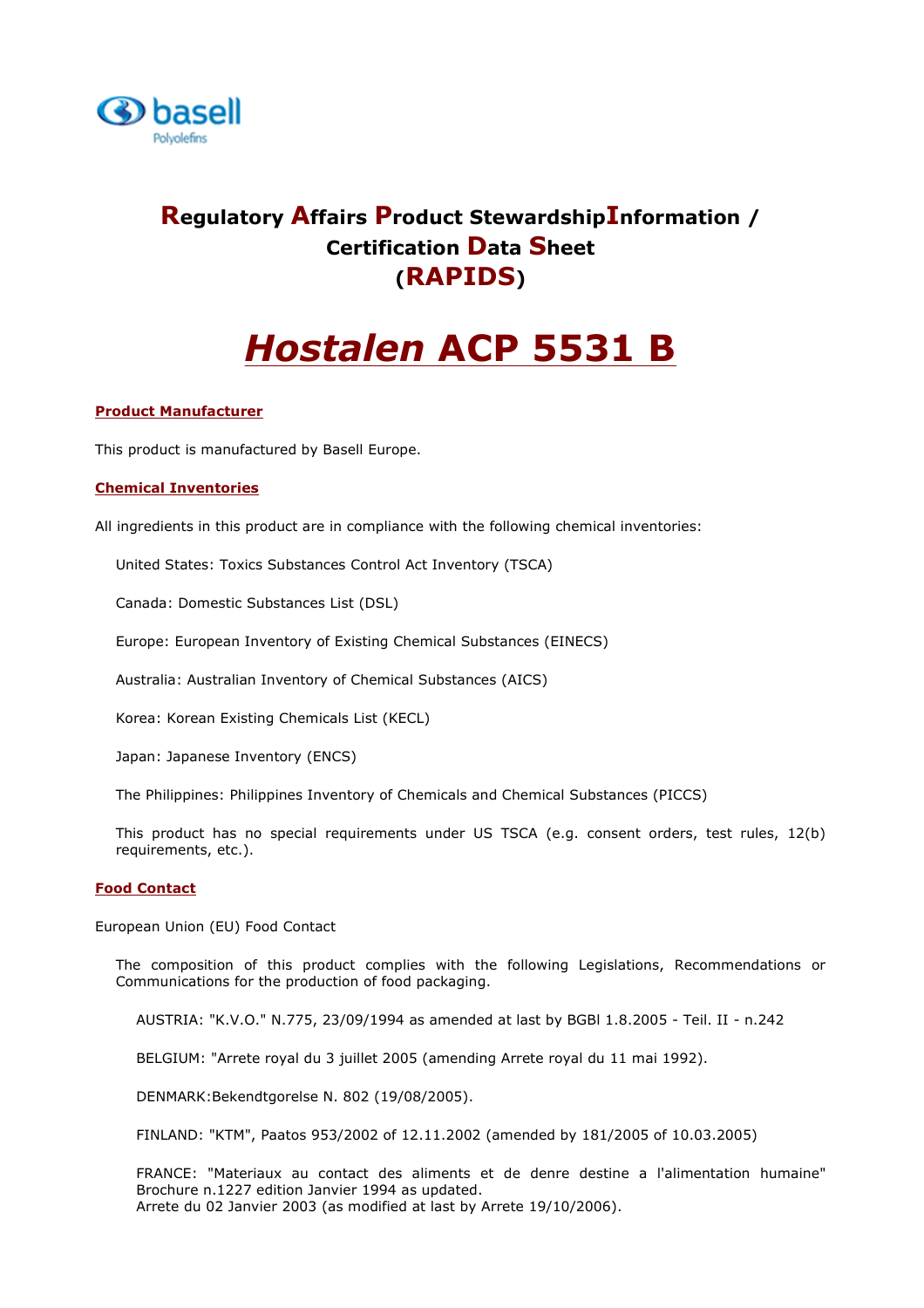GERMANY:

Bedarfsgegenstaendeverordnung- 13 July 2005 (BGBl I S.2150)

BfR is no longer applicable for this resin

GREECE: AXE Decision n.458/2002

IRELAND: Statutory Instruments N.542 of 2002.

ITALY: "Decreto Ministeriale del 21/03/1973" amended on 26/4/1993 : D.M. N.220 and following updates (last update: D.M. N.82 of 18/04/2007).

LUXEMBOURG: "Reglement Grand-Ducal" du 27/01/2001.

NORWAY: "Kongelig resolusjon" of 11 March 1976 and updated 21/12/1993.

PORTUGAL: Decreto-Lei n.º 197/2007

SPAIN: Resolucion de 04/11/1982 amended by Real Decreto 1262/2005.

SWEDEN: Food regulation LIVSFS 2003:2 as amended by LIVSFS 2005:14.

THE NETHERLANDS: " Staatscourant n.67 of 4.04.2003.

ENGLAND: "The Plastic Materials and Articles in contact with food" Statutory Instrument 2006 No.1401.

SWITZERLAND: BGVO 817.023.21 of 23 November 2005.

CZECH REPUBLIC: Regulation of the Ministry of Health N.38/2001

The monomers used to produce the resin are listed in EU Directive 2002/72/EC and amendments. The additives used to produce the resin are listed in EU Directive 2002/72/EC and amendments or in the relevant national legislations.

The additives/monomers for which a QM was imposed by Regulations are under our own responsibility.

No dual use additives subject to a restriction in food are used to produce this resin.

There are NO restrictions (SML;QMA) specified by the regulations for the components (monomers/additives) of this resin.

EU Directive 2002/72/EC and amendments, which applies to all EU Member States, specifies 10 mg/dm2 as the maximum overall migration from finished plastic food contact articles. This is the responsibility of the converter.

In accordance with EU Directive 2002/72/EC and amendments the migration should be measured using the actual foodstuff or the appropriate food simulants at the real time/temperature conditions of use, according to the rules specified in EU Directives 97/48/EC (amending 82/711/EC) and 85/572/EC.

We remind you that the users must verify that the finished items, manufactured according to good technology practice, must not modify the organoleptic properties of the food.

US Food and Drug Administration (FDA)

The base resin in this product meets the FDA requirements contained in the Code of Federal Regulations in 21 CFR 177.1520(a)(3)(i) and (c)3.1a, 3.2a. According to our information, all other ingredients used in this product meet the requirements of their respective FDA regulations and 21 CFR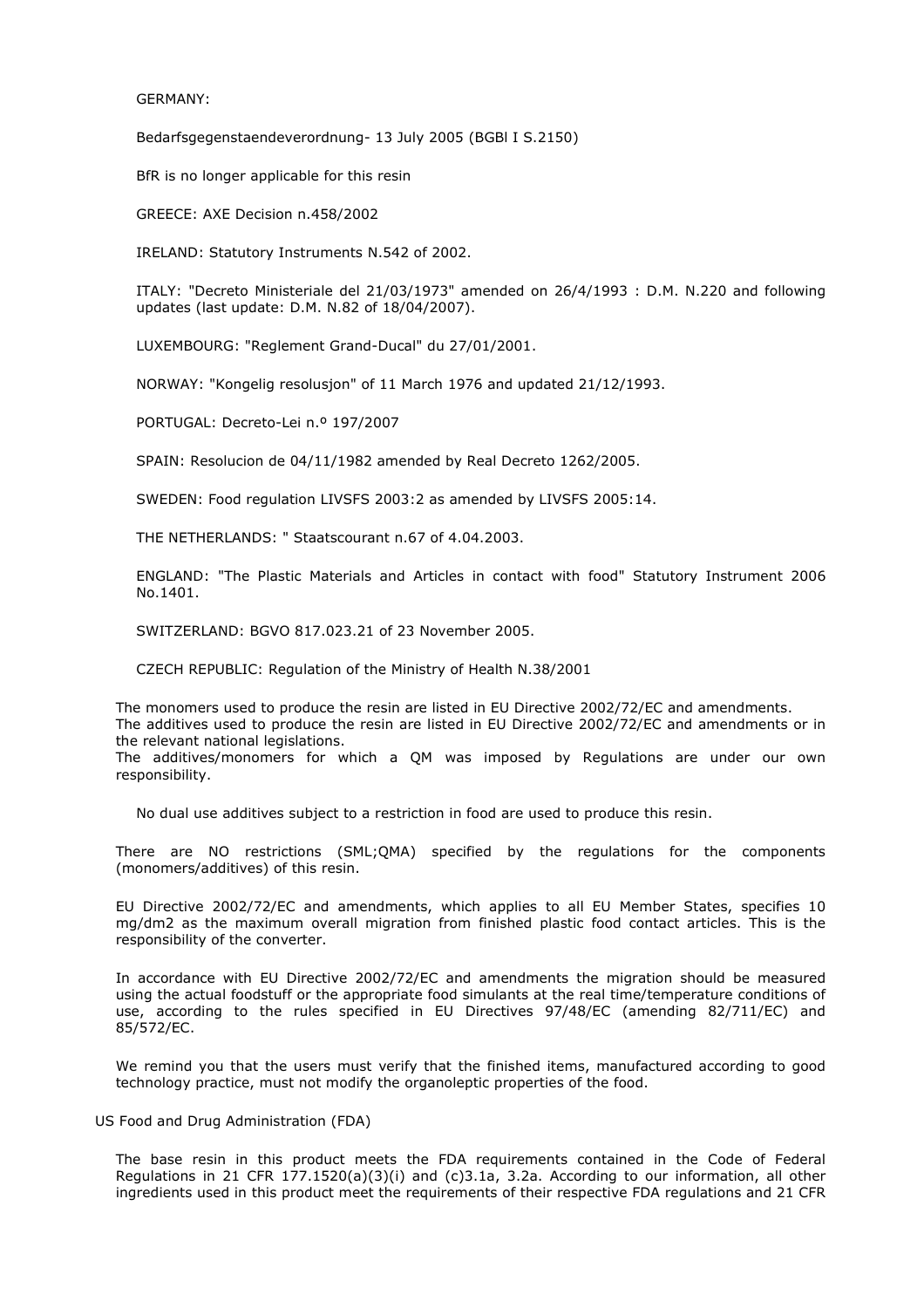177.1520(b). This product meets the FDA criteria in 21 CFR 177.1520 for food contact applications, including cooking, listed under conditions of use A through H in 21 CFR 176.170(c), Table 2 and can be used in contact with all food types as listed in 21 CFR 176.170(c), Table 1.

# Tallow

Tallow derived additives may be used in the manufacture of this product.

# Bovine Spongiform Encephalopathy (BSE)/Transmissible Spongiform Encephalopathy (TSE)/"Mad Cow"

STATEMENT ON THE USE OF TALLOW DERIVATIVES FOR FOOD CONTACT PLASTICS ( AS AGREED UPON BY APME MEMBER COMPANIES)

The concerns relative to BSE/TSE in the context of plastics materials used in contact with food are linked to the use of additives of animal origin: tallow derivatives. These products (fatty acids, fatty alcohols, metallic soaps, fatty amines, fatty amides, fatty acid esters, glycerine) are incorporated into plastics as lubricants, slip agents, anti-static agents as well as emulsifiers, anti-oxidants or corrosion inhibitors. They are primarily extracted from tissues of ovine or bovine origin. The tallow derivatives used for the production of our plastics materials undergo a series of severe process steps during manufacture:

Normally, pre-treatment of tallow and/or animal fat with strong acids

Hydrolytic cleavage at temperatures above 200 C, under pressure, for more than 20 minutes, yielding glycerine and fatty acids

Transesterification of the fatty acids with methanol at temperatures above 200 C, under pressure, for more than 20 minutes, yielding fatty acid methyl ester

Reduction of fatty acid methyl esters with hydrogen at temperatures above 200 C, under high pressure, for more than 20 minutes, yielding fatty alcohols

According to the revised opinion of the EU Scientific Steering Committee on the Safety of Tallow (June 2001) and the recommendation for inactivation of TSE included (among others) in the Commission Directive 2000/6/EC, in the updated report of APAG of April 2001 and also in the Regulation (EC) N.1774/2002, the above-mentioned treatments do ensure a complete inactivation of any TSE/BSE agent regardless of the source and type of material. The additional exposure of the plastic materials to temperatures ranging from 150 deg. C to 300 deg. C during 30 seconds up to several minutes, both at the compounding step and in the final conversion process, represents an additional safety factor ensuring the complete protection of people's health in respect of TSE/BSE for plastic materials used in contact with food.

The tallow derived raw materials used in this product fulfill the requirements laid down in the Note for Guidance, EMEA/410/01, part 6.4 (Tallow Derivatives).

Our suppliers declare that the tallow derivatives are Category 3 materials and are manufactured under the conditions given in the aforementioned Note for Guidance.

# Kosher

We do not certify our resins to be Kosher or in compliance with Kosher requirements.

### European Pharmacopeia (EP)

This product cannot be certified for compliance to EP requirements.

### Drug Master File (DMF)

Information on this product is not listed in a DMF.

# US Pharmacopeia (USP)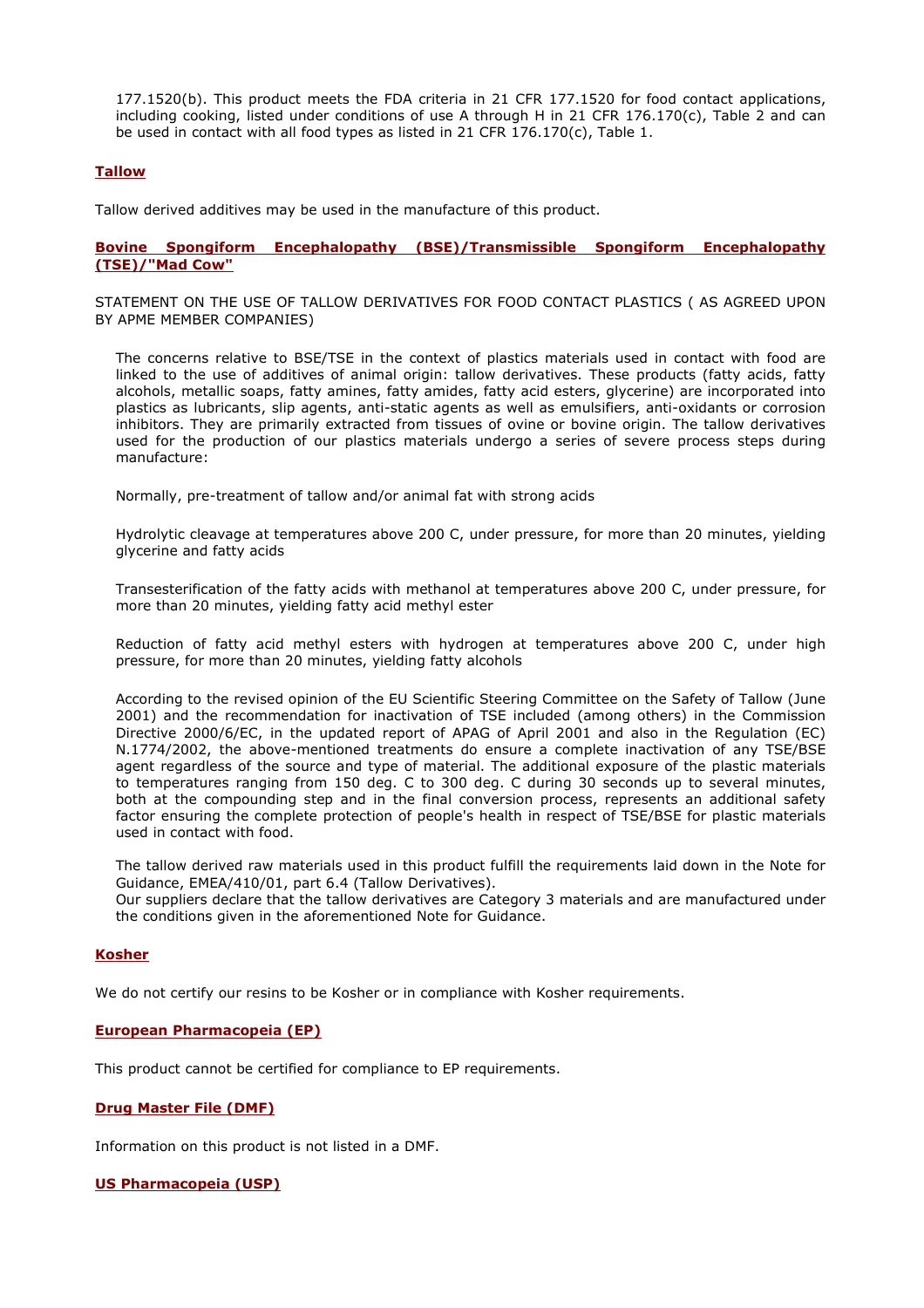This product has not been tested for USP Class VI.

# Latex

"Natural rubber latex", "dry natural rubber", "synthetic latex" or "rubber that contains natural rubber" are not used in the manufacture of or the formulation of this product.

# Heavy metals (ELV Directive 2000/53/EC and its following amendments)

The quantity (statistically evaluated) of Cd, Pb, Cr(VI), Hg present in this grade is deemed below the limitis given in Annex II (Note) of the Decision 2005/673/EC of September 20th (amending Annex II of Directive 2000/53/EC) which establishes: 0.1% Lead 0.1% Chromium 0.1% Mercury 0.01% Cadmium

# Coalition of Northeastern Governors (CONEG)

Cadmium, chromium (VI), lead and mercury are not used in the manufacture of or the formulation of this product. In addition, this product meets the CONEG requirements of less than 100 ppm for total incidental cadmium, chromium, lead and mercury.

### European Union (EU) Directive - Packaging and Packaging Waste - 94/62/EC (as amended)

Cadmium, chromium (VI), lead and mercury are not used in the manufacture of or the formulation of this product. This product meets the year 2001 requirements of less than 100 ppm for total incidental cadmium, chromium (VI), lead and mercury. In addition, this product has the potential to be recycled according to these requirements.

# California's Safe Drinking Water and Toxic Enforcement Act of 1986 (Proposition 65)

This product presents "no significant risk" for cancer to the people of California. This product contains no substances known to the State of California to cause reproductive toxicity at a level of exposure subject to the requirements of Proposition 65.

### Butylated Hydroxytoluene (BHT) and Butylated Hydroxyanisole (BHA)

BHT and BHA are not used in the manufacture of or formulation of this product. However, this product has not been tested for these chemical substances.

### Ozone Depleting Chemicals (ODCs)

Class I and Class II ODCs(as defined in Montreal Protocol)dealt in the Regulation 2037/2000/EC and following amendments, are not used in the manufacture of or formulation of this product.

# **Toys**

This product complies with the requirements in CEN Standard EN71.3.

The phthalates listed in Annex of Directive 2005/84/EC ( Annex I of Directive 76/769/EEC) are not intentionally added in the manufacture of or the formulation of this product in a concentration above the given limits.

# Phthalates

The phthalates listed in Italian Ministry of Health Decree no538, dated December 17, 1999, are not intentionally added in the manufacture of or the formulation of this product. The phthalates are di-isononyl phthalate(DINP), di-(2-ethylhexyl)phthalate(DEHP), di-n-butyl phthalate(DBP), di-iso-decyl phthalate(DIDP), butylbenzyl phthalate(BBP), di-iso-octyl phthalate(DIOP), di-ethyl phthalate(DEP), dicyclo-hexyl phthalate(DCHP), di-methyl-cyclo-hexyl phthalate(DMCHP) and di-methoxy-ethyl phthalate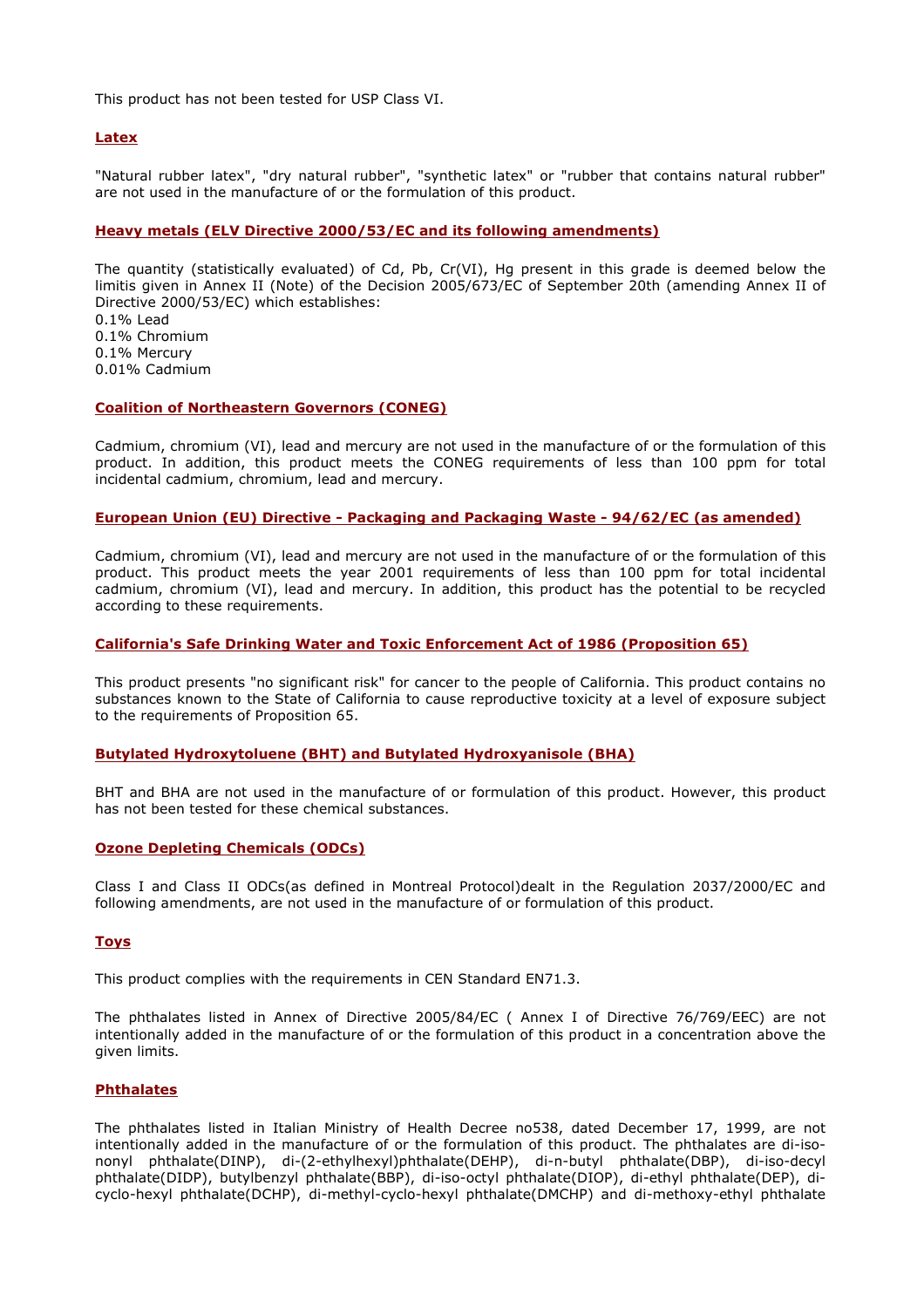(DMEP).

#### **Acrylamide**

Acrylamide (CAS number 79-06-1) is not used in the manufacture of or the formulation of this product. However, we do not test this product for acrylamide.

#### Aromatic Amines

Aromatic amines are not used in the manufacture of or formulation of this product. However, this product has not been tested for these chemical substances.

#### **Asbestos**

Asbestos is not used in the manufacture of or formulation of this product. However, this product has not been tested for this chemical substance.

## Bisphenol A

Bisphenol A is not used in the manufacture of or the formulation of this product. However, this product has not been tested for this chemical substance.

#### Dioxin

Dioxin is not used in the manufacture of or formulation of this product. Dioxin is not known to be formed during processing of this product.

#### Epichlorohydrin

Epichlorohydrin (CAS number 106-89-8) is not used in the manufacture of or the formulation of this product. However, we do not test this product for epichlorohydrin.

#### **Nonylphenol**

Nonylphenol and Nonylphenol ethoxylates are not used in the manufacture of or the formulation of this product. However, this product has not been tested for these chemical substances.

#### Organo-tin Compounds

Tributyl-tin (TBT), dibutyl-tin (DBT), monobutyl-tin (MBT) or any other organo-tin compounds are not used in the manufacture of or the formulation of this product.

#### Polychlorinated Biphenyls (PCBs), Polybrominated Biphenyls (PBBs), Polychlorinated Terphenyls (PCTs), Polybrominated Diphenyl Ethers (PBDEs) and Polybrominated Terphenyls (PBTs)

Polychlorinated biphenyls (PCBs), polybrominated biphenyls (PBBs), polychlorinated terphenyls (PCTs), polybrominated diphenyl ethers (PBDEs) and polybrominated terphenyls (PBTs) are not used in the manufacture of or formulation of this product. However, this product has not been tested for these chemical substances.

# Vinyl Chloride

Vinyl chloride (CAS number 75-01-4) is not used in the manufacture of or the formulation of this product. However, we do not test this product for vinyl chloride.

# Regulation (EC) N.1895/2005

BADGE, NOGE and BFDGE are not used in the manufacture of or the formulation of this product according to requirement of Regulation N.1895/2005.